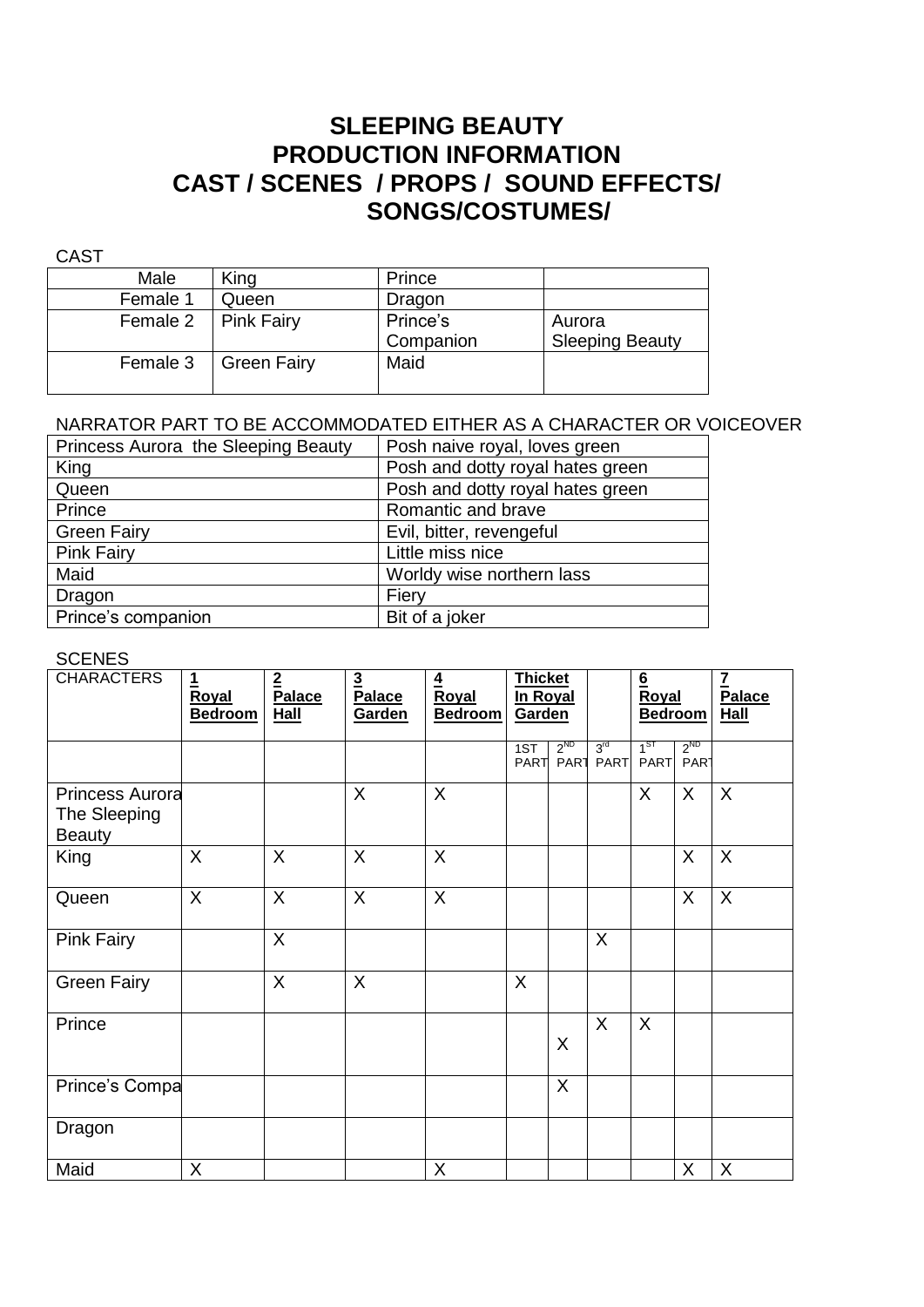#### **PROPS**

| <b>ONE</b>   | <b>ROYAL BEDROOM</b>                                              | BED, COVERS, BABY, CRADLE WITH<br><b>COVERS</b><br><b>BABY SHAWL</b>                                                                                                              |
|--------------|-------------------------------------------------------------------|-----------------------------------------------------------------------------------------------------------------------------------------------------------------------------------|
| <b>TWO</b>   | THE ROYAL PALACE<br><b>HALL</b>                                   | <b>TRAY WITH SPARKLY COLOURED</b><br><b>CARDS FROM THE 11 FAIRIES,</b><br><b>CRADLE WITH COVERS AND BABY IN</b><br>IT<br><b>BABY CHRISTENING DRESS &amp; TINY</b><br><b>TIARA</b> |
| <b>THREE</b> | THE ROYAL GARDEN                                                  | TOY DOG, BAGS OF JELLY BABIES,<br><b>MOBILE PHONE, POP STAR LIST &amp;</b><br><b>SPINNING WHEEL</b>                                                                               |
| <b>FOUR</b>  | <b>ROYAL BEDROOM</b>                                              | <b>BED AND COVERS, TOY DOG IN DOG</b><br><b>BASKET</b>                                                                                                                            |
| <b>FIVE</b>  | THE THICKET IN THE<br><b>FOREST OF THE ROYAL</b><br><b>PALACE</b> | 2 X HOBBY HORSES, PURSE OF GOLD                                                                                                                                                   |
| <b>SIX</b>   | THE ROYAL BEDROOM                                                 | <b>COVERS, TOY DOG IN DOG BASKET</b>                                                                                                                                              |
| <b>SEVEN</b> | <b>SCENE SEVEN: THE</b><br>ROYAL PALACE HALL                      | <b>PLASTIC CHAMPAGNE BOTTLE &amp;</b><br><b>PLASTIC GLASSES</b><br>TRAY TO COLLECT GLASSES ETC ON                                                                                 |

## **6 SONGS**

ISN'T IT LOVELY HAVING A BABY? GREEN WITH ENVY ORDINARY GIRL SO TIRED I FEEL MY HEART BELONGS TO YOU ISN'T IT LOVELY NOW THAT SHE'S SIXTEEN? – THIS IS THE SAME TUNE AS ISN'T IT LOVELY HAVING A BABY.